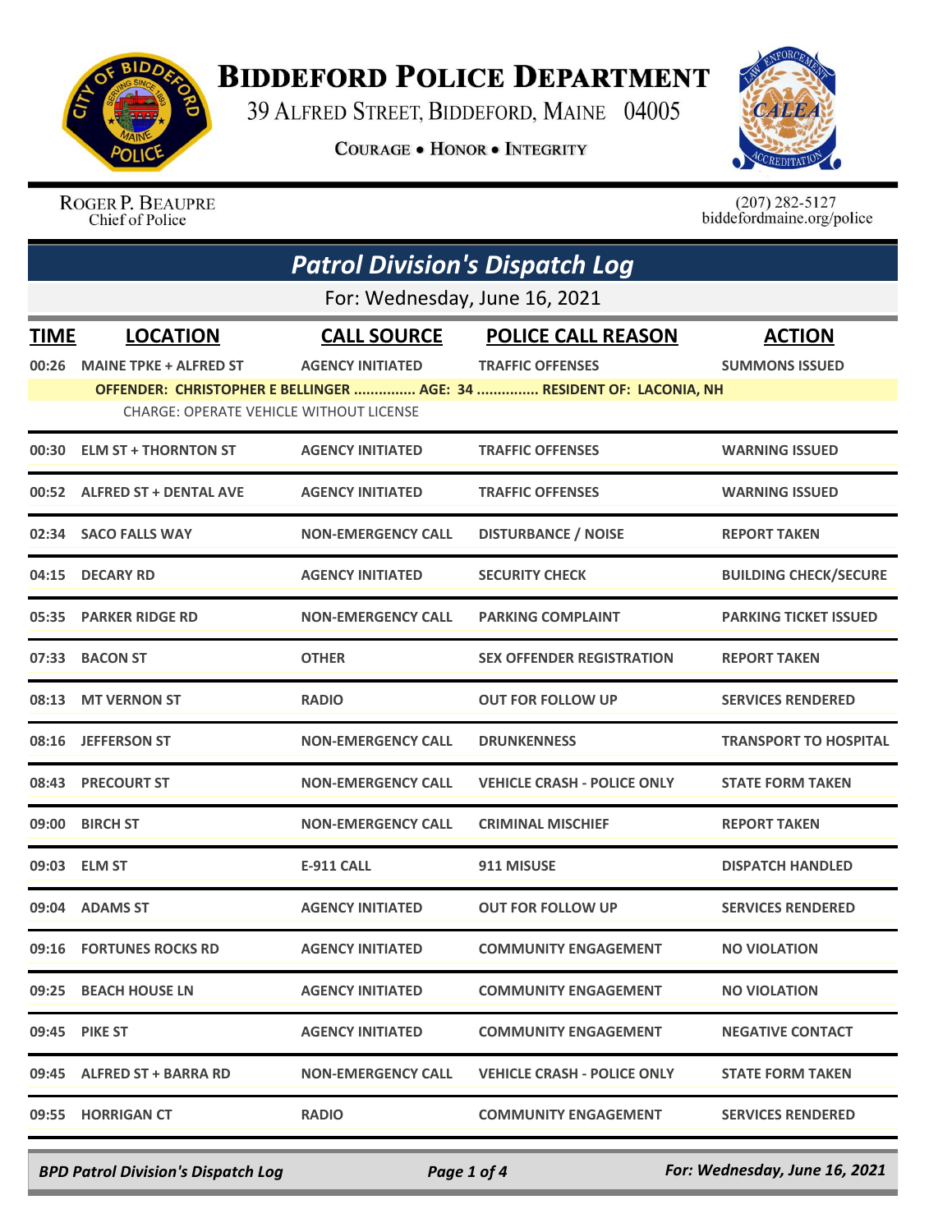| <b>TIME</b> | <b>LOCATION</b>             | <b>CALL SOURCE</b>        | <b>POLICE CALL REASON</b>            | <b>ACTION</b>            |
|-------------|-----------------------------|---------------------------|--------------------------------------|--------------------------|
| 10:05       | <b>MAIN ST</b>              | <b>WALK-IN AT STATION</b> | THEFT                                | <b>SERVICES RENDERED</b> |
|             | 10:43 ELM ST                | <b>AGENCY INITIATED</b>   | <b>OUT FOR FOLLOW UP</b>             | <b>NEGATIVE CONTACT</b>  |
|             | 11:00 ELM ST                | <b>NON-EMERGENCY CALL</b> | <b>BOLO</b>                          | <b>NEGATIVE CONTACT</b>  |
| 11:00       | <b>MT VERNON ST</b>         | <b>RADIO</b>              | <b>OUT FOR FOLLOW UP</b>             | <b>SERVICES RENDERED</b> |
| 11:12       | <b>MADDOX POND RD</b>       | <b>NON-EMERGENCY CALL</b> | <b>ALARM - POLICE</b>                | <b>FALSE ALARM</b>       |
|             | 11:22 WEST CUTTS ST         | <b>WALK-IN AT STATION</b> | <b>THEFT</b>                         | <b>REPORT TAKEN</b>      |
|             | 11:31 GREEN ST              | <b>WALK-IN AT STATION</b> | <b>FRAUD / SCAM</b>                  | <b>REPORT TAKEN</b>      |
| 11:40       | <b>WASHINGTON ST</b>        | <b>RADIO</b>              | <b>PARKING COMPLAINT</b>             | <b>VEHICLE TOWED</b>     |
| 11:59       | <b>ALFRED ST</b>            | <b>E-911 CALL</b>         | <b>VEHICLE CRASH - HIGH MECHANIS</b> | <b>STATE FORM TAKEN</b>  |
|             | <b>12:03 GREEN ST</b>       | <b>NON-EMERGENCY CALL</b> | <b>ARTICLES LOST/FOUND</b>           | <b>REPORT TAKEN</b>      |
| 12:05       | <b>ROBERTS ST</b>           | <b>WALK-IN AT STATION</b> | <b>CIVIL COMPLAINT</b>               | <b>CIVIL COMPLAINT</b>   |
| 12:17       | <b>SHOPS WAY</b>            | <b>NON-EMERGENCY CALL</b> | <b>VEHICLE CRASH - POLICE ONLY</b>   | <b>SERVICES RENDERED</b> |
| 12:36       | <b>ALFRED ST</b>            | <b>WALK-IN AT STATION</b> | <b>VEHICLE CRASH - POLICE ONLY</b>   | <b>REPORT TAKEN</b>      |
| 12:39       | <b>HORRIGAN CT</b>          | <b>WALK-IN AT STATION</b> | <b>PAPERWORK</b>                     | <b>SERVICES RENDERED</b> |
|             | 12:42 MAIN ST + LINCOLN ST  | <b>WALK-IN AT STATION</b> | <b>CRIMINAL MISCHIEF</b>             | <b>REPORT TAKEN</b>      |
| 12:45       | <b>BACON ST</b>             | <b>AGENCY INITIATED</b>   | <b>ANIMAL COMPLAINT</b>              | <b>WARNING ISSUED</b>    |
|             | 12:50 MILE STRETCH RD       | <b>NON-EMERGENCY CALL</b> | <b>DISTURBANCE / NOISE</b>           | <b>SERVICES RENDERED</b> |
|             | 12:50 WEST ST + EVANTHIA DR | <b>NON-EMERGENCY CALL</b> | <b>CODES ENFORCEMENT</b>             | <b>SERVICES RENDERED</b> |
|             | 12:52 SULLIVAN ST           | <b>AGENCY INITIATED</b>   | <b>ANIMAL COMPLAINT</b>              | <b>NEGATIVE CONTACT</b>  |
|             | 12:57 SUMMER ST             | <b>NON-EMERGENCY CALL</b> | <b>PARKING COMPLAINT</b>             | <b>GONE ON ARRIVAL</b>   |
|             | 13:10 ALFRED ST             | <b>AGENCY INITIATED</b>   | <b>RECOVERED STOLEN PROPERTY</b>     | <b>SERVICES RENDERED</b> |
|             | 13:24 FORTUNES ROCKS RD     | <b>NON-EMERGENCY CALL</b> | <b>TRAFFIC OFFENSES</b>              | <b>SERVICES RENDERED</b> |
|             | 13:32 OLD ALFRED RD         | <b>AGENCY INITIATED</b>   | ANIMAL COMPLAINT                     | <b>WARNING ISSUED</b>    |
|             | 13:43 ALFRED ST             | <b>WALK-IN AT STATION</b> | <b>OUT FOR FOLLOW UP</b>             | <b>SERVICES RENDERED</b> |
|             | 13:44 ALFRED ST             | <b>WALK-IN AT STATION</b> | <b>PAPERWORK</b>                     | <b>SERVICES RENDERED</b> |
|             | 13:45 ALFRED ST             | <b>NON-EMERGENCY CALL</b> | <b>SUSPICION</b>                     | <b>GONE ON ARRIVAL</b>   |
|             |                             |                           |                                      |                          |

*BPD Patrol Division's Dispatch Log Page 2 of 4 For: Wednesday, June 16, 2021*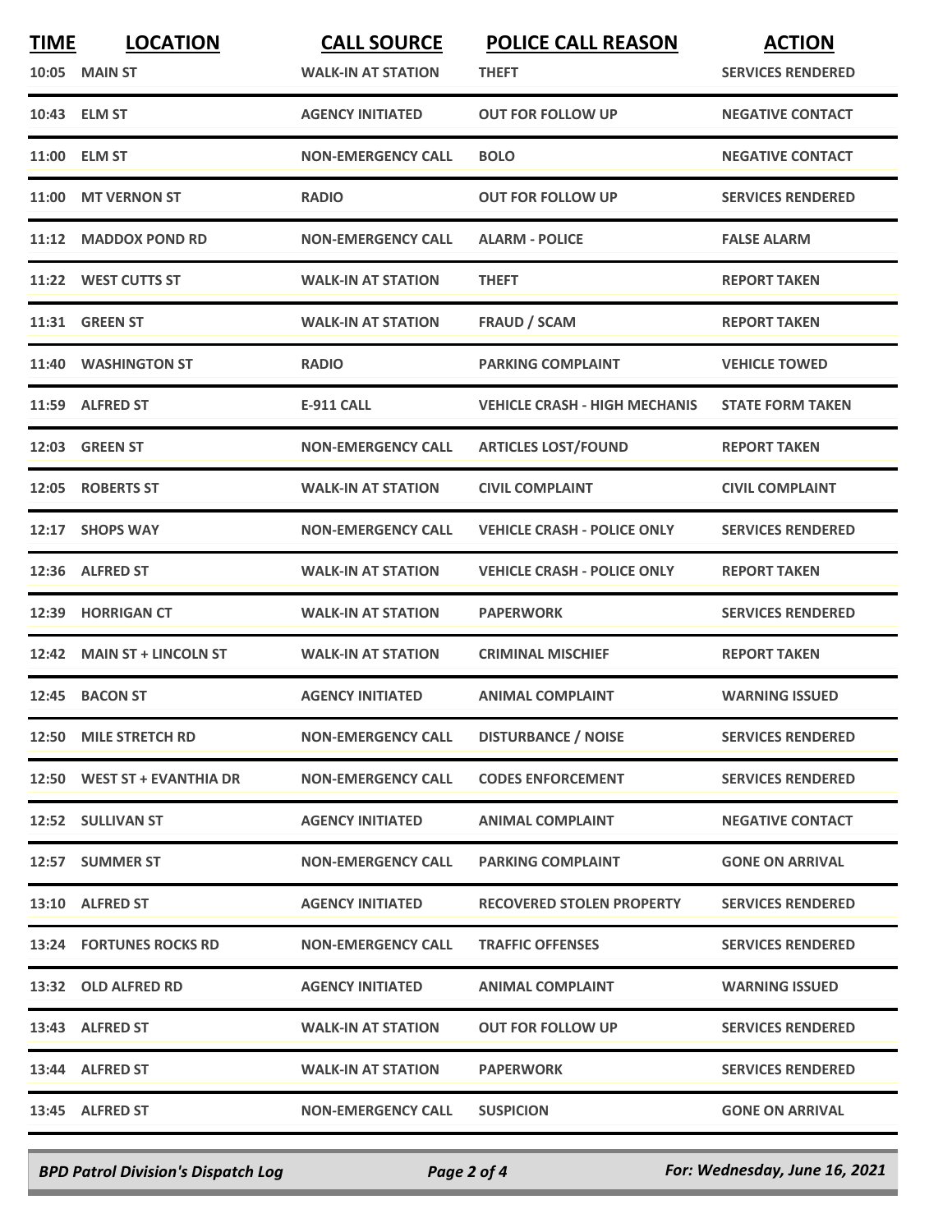| <b>TIME</b> | <b>LOCATION</b><br>14:00 SUMMER ST                                     | <b>CALL SOURCE</b><br><b>AGENCY INITIATED</b> | <b>POLICE CALL REASON</b><br><b>PRO-ACTIVE DV RESPONSE TEAM</b>                                 | <b>ACTION</b><br><b>NO VIOLATION</b> |
|-------------|------------------------------------------------------------------------|-----------------------------------------------|-------------------------------------------------------------------------------------------------|--------------------------------------|
|             | <b>14:01 MAIN ST</b>                                                   | <b>AGENCY INITIATED</b>                       | <b>COMMUNITY ENGAGEMENT</b>                                                                     | <b>NO VIOLATION</b>                  |
|             | 14:02 SUMMER ST                                                        | <b>WALK-IN AT STATION</b>                     | <b>PAPERWORK</b>                                                                                | <b>SERVICES RENDERED</b>             |
| 14:06       | <b>SACO FALLS WAY</b>                                                  | <b>NON-EMERGENCY CALL</b>                     | <b>MESSAGE DELIVERY</b>                                                                         | <b>SERVICES RENDERED</b>             |
|             | <b>14:12 MAIN ST</b>                                                   | <b>NON-EMERGENCY CALL</b>                     | <b>JUVENILE OFFENSES</b>                                                                        | <b>SERVICES RENDERED</b>             |
|             | 14:51 PETER POND LN                                                    | <b>NON-EMERGENCY CALL</b>                     | <b>JUVENILE OFFENSES</b>                                                                        | <b>UNFOUNDED</b>                     |
|             | 14:51 WEST ST + GREENFIELD LN                                          | <b>AGENCY INITIATED</b>                       | <b>COMMUNITY ENGAGEMENT</b>                                                                     | <b>SERVICES RENDERED</b>             |
|             | 14:57 WASHINGTON ST                                                    | <b>AGENCY INITIATED</b>                       | <b>COMMUNITY ENGAGEMENT</b>                                                                     | <b>SERVICES RENDERED</b>             |
| 14:59       | <b>ALFRED ST</b>                                                       | <b>WALK-IN AT STATION</b>                     | <b>ARTICLES LOST/FOUND</b>                                                                      | <b>REPORT TAKEN</b>                  |
|             | 15:20 RATHIER ST                                                       | <b>NON-EMERGENCY CALL</b>                     | <b>ANIMAL COMPLAINT</b>                                                                         | <b>NEGATIVE CONTACT</b>              |
| 15:25       | <b>MAY ST</b>                                                          | <b>NON-EMERGENCY CALL</b>                     | <b>CRIMINAL MISCHIEF</b>                                                                        | <b>REPORT TAKEN</b>                  |
| 15:27       | <b>ALFRED ST</b>                                                       | <b>AGENCY INITIATED</b>                       | <b>PAPERWORK</b>                                                                                | <b>NEGATIVE CONTACT</b>              |
| 15:29       | <b>EVANTHIA DR</b>                                                     | <b>NON-EMERGENCY CALL</b>                     | <b>CODES ENFORCEMENT</b>                                                                        | <b>SERVICES RENDERED</b>             |
| 15:38       | <b>POOL ST + FOSS ST</b><br><b>CHARGE: FAILURE TO REGISTER VEHICLE</b> | <b>AGENCY INITIATED</b>                       | <b>TRAFFIC OFFENSES</b><br>OFFENDER: TRISHINA ANNE JOHNSON  AGE: 40  RESIDENT OF: BIDDEFORD, ME | <b>SUMMONS ISSUED</b>                |
|             | 15:43 ALFRED ST                                                        | <b>WALK-IN AT STATION</b>                     | <b>PROTECTION FROM ABUSE SERVICE PAPERWORK SERVED</b>                                           |                                      |
|             | <b>15:45 FORTUNES ROCKS RD</b>                                         | <b>AGENCY INITIATED</b>                       | <b>COMMUNITY ENGAGEMENT</b>                                                                     | <b>NO VIOLATION</b>                  |
|             | 16:25 ALFRED ST                                                        | <b>AGENCY INITIATED</b>                       | <b>COMMUNITY ENGAGEMENT</b>                                                                     | <b>SERVICES RENDERED</b>             |
| 16:49       | <b>BEACH AVE</b>                                                       | <b>AGENCY INITIATED</b>                       | <b>COMMUNITY ENGAGEMENT</b>                                                                     | <b>NO VIOLATION</b>                  |
|             | 16:49 ELM ST                                                           | <b>NON-EMERGENCY CALL</b>                     | <b>DOMESTIC COMPLAINTS</b>                                                                      | <b>REPORT TAKEN</b>                  |
|             | 17:03 POOL ST + BRISTOL ST                                             | <b>AGENCY INITIATED</b>                       | <b>TRAFFIC OFFENSES</b>                                                                         | <b>WARNING ISSUED</b>                |
|             | 17:07 TIMBER POINT RD                                                  | <b>AGENCY INITIATED</b>                       | <b>COMMUNITY ENGAGEMENT</b>                                                                     | <b>NO VIOLATION</b>                  |
|             | 17:09 POOL ST                                                          | <b>AGENCY INITIATED</b>                       | <b>OUT FOR FOLLOW UP</b>                                                                        | <b>SERVICES RENDERED</b>             |
|             | 17:11 FOSS ST                                                          | <b>NON-EMERGENCY CALL</b>                     | <b>MISSING PERSON</b>                                                                           | <b>SERVICES RENDERED</b>             |
|             | 17:43 ELM ST                                                           | <b>NON-EMERGENCY CALL</b>                     | <b>ASSIST OTHER AGENCY</b>                                                                      | <b>REPORT TAKEN</b>                  |
|             | 17:57 GRANITE ST                                                       | <b>NON-EMERGENCY CALL</b>                     | <b>DISTURBANCE / NOISE</b>                                                                      | <b>NEGATIVE CONTACT</b>              |
|             |                                                                        |                                               |                                                                                                 |                                      |

*BPD Patrol Division's Dispatch Log Page 3 of 4 For: Wednesday, June 16, 2021*